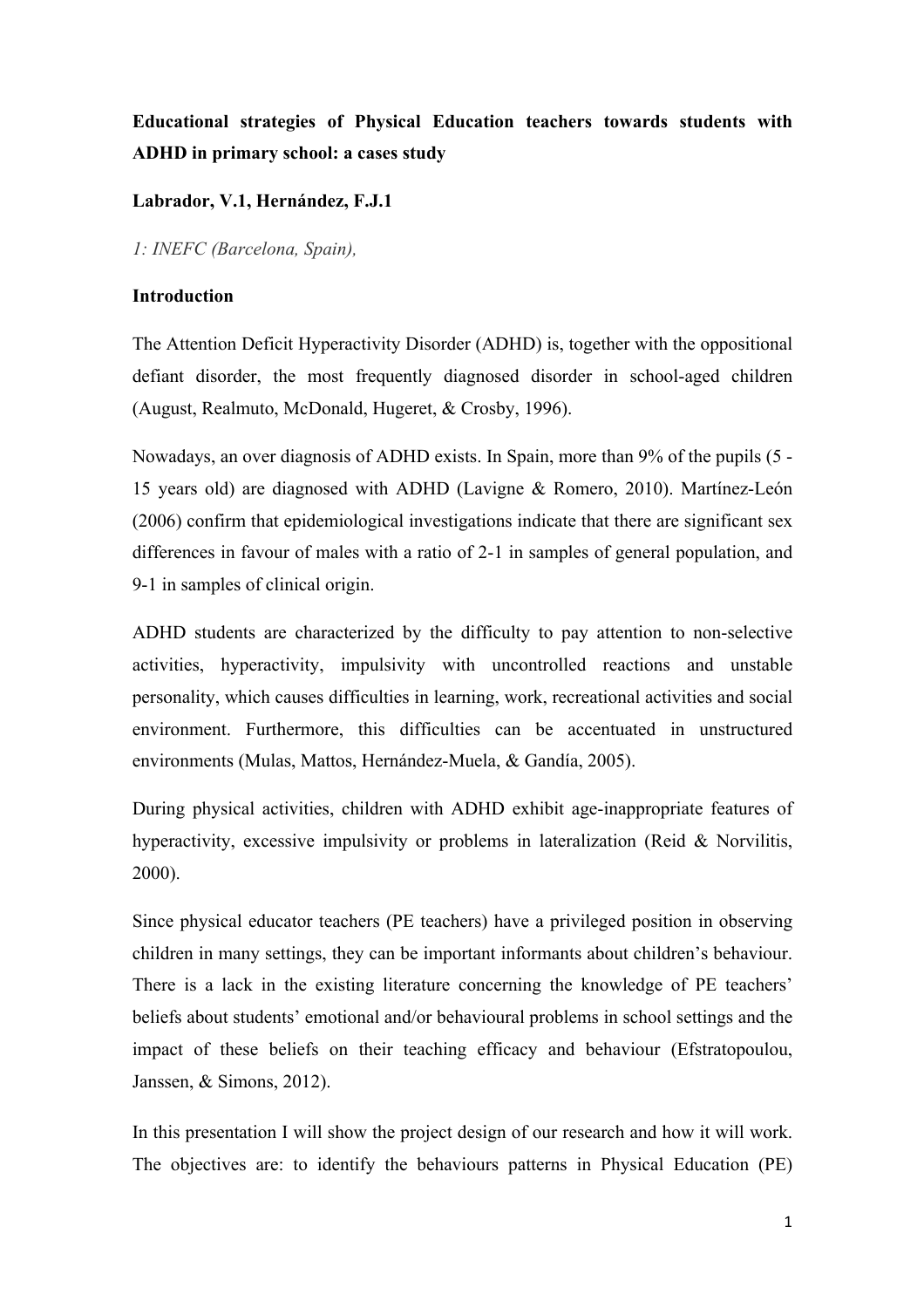classes of students diagnosed with ADHD; to analyse PE teachers' education strategies towards students with ADHD; and to describe the effects on students' behaviour because teachers' education strategies.

## **Methods**

As said Latorre (2003), educational research is characterized, among other things, for its complexity and its epistemological difficulty.

Regarding the first feature, the complexity, the author suggests that the educational reality is dynamic and changing and as a result has a higher level of complexity. The second feature is that the aspects that make the epistemological difficulty of educational research are that the events are usually unrepeatable and in them, often multiple variables interact, that difficult to approach any generalization (Latorre, 2003).

In this study we have chosen the interpretive paradigm, which is also known as qualitative paradigm (Albert Gómez, 2007; Soler Prat & Vilanova Soler, 2010), since it aims to focus on the interpretation and understanding of educational phenomena from the meanings and intentions of those involved in the educational context (Latorre, 2003).

Given the nature and purposes of this study, the research method adopted is one of the most important in the development of the social sciences (Bisquerra Alzina, 2004; Latorre, 2003) and one of the most widely used in PE researches (Soler Prat  $\&$ Vilanova Soler, 2010): cases study.

In this research we are using two different but compatible analytical instruments:

1. Direct non-participative observation instrument (field notes) will be used. 42 entire Physical Education sessions (1 hour each) will be observed.

2. Teachers' interview. The sample consisted of 8 PE teachers with an ADHD students in their class (diagnosis based on DSM -IV- TR), from primary schools from Barcelona (upper primary school, 9-10 years old). To be able to represent all the PE possibilities were chosen: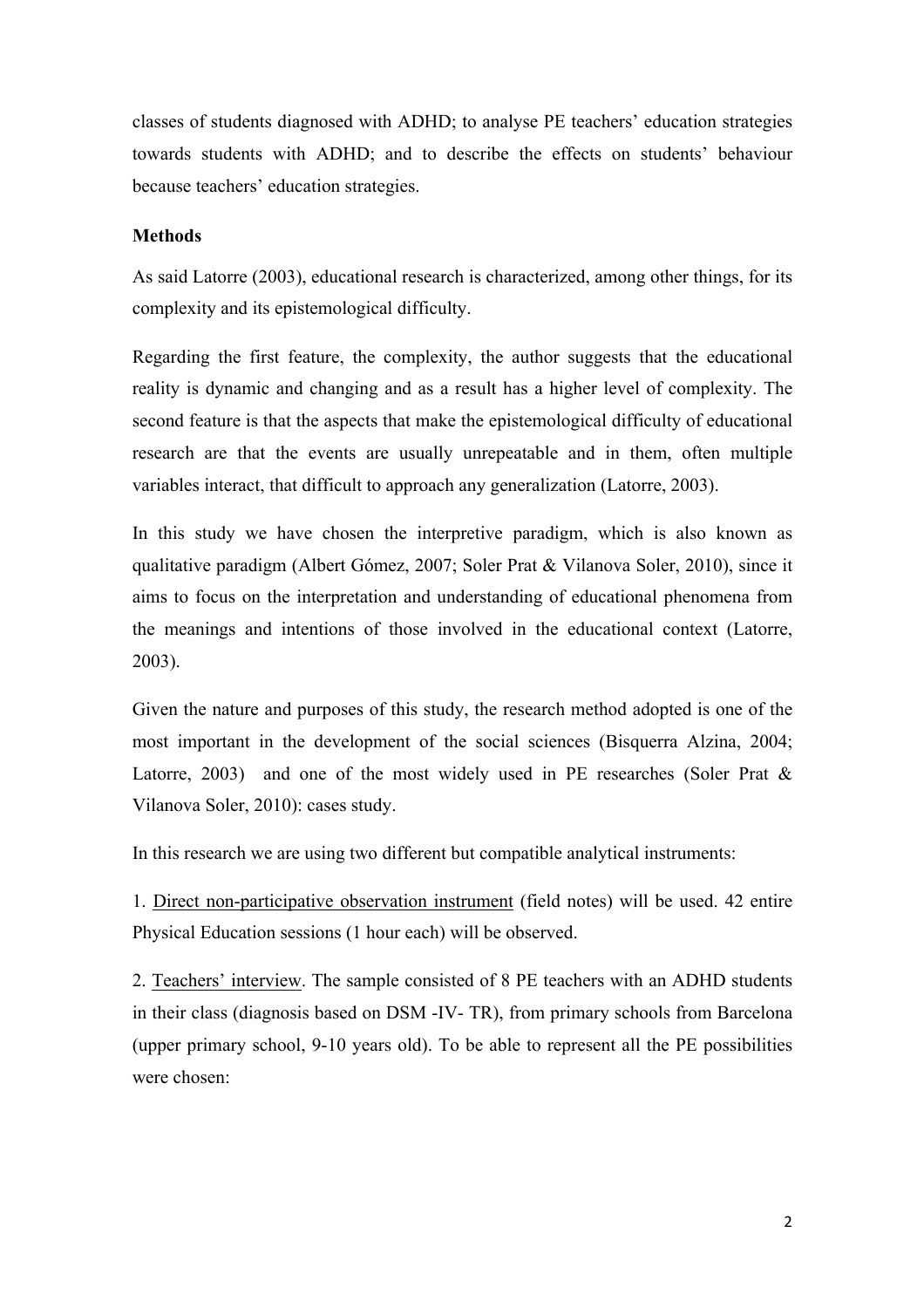| <b>Sample</b>    | <b>More information</b>                |
|------------------|----------------------------------------|
| 4 teachers boys  |                                        |
| 4 teachers girls |                                        |
|                  | 4 teachers from private schools        |
|                  | 4 teachers from public schools         |
|                  | 8 teachers 5 years teaching experience |

Table 1. Sample of the study

### **First results (observation)**

After analysing the literature and collected related information, has thought it necessary to observe a set of sessions to learn what kind of "behaviour" of students with ADHD are given in physical education classes observed.

To know the behaviour patterns of ADHD students we have structured 4 variables:

|                           | Social skills and managing feelings |
|---------------------------|-------------------------------------|
| <b>Desirable conducts</b> | School-related skills               |
|                           | Skills to make friends              |
|                           | Inattention                         |
| No desirable conducts     | Hyperactivity                       |
|                           | Impulsivity                         |
|                           | Other situations                    |
|                           |                                     |

A total of 681 behaviours have been observed in 42 PE sessions. The average of the number of observations in each school is  $16.21$  (DE = 7, 15).

A part of that, in each behaviour observed, we register the PE teachers' education strategies. The strategies were classified based on behaviour modification techniques (Labrador, Cruzado, & Muñoz, 1993):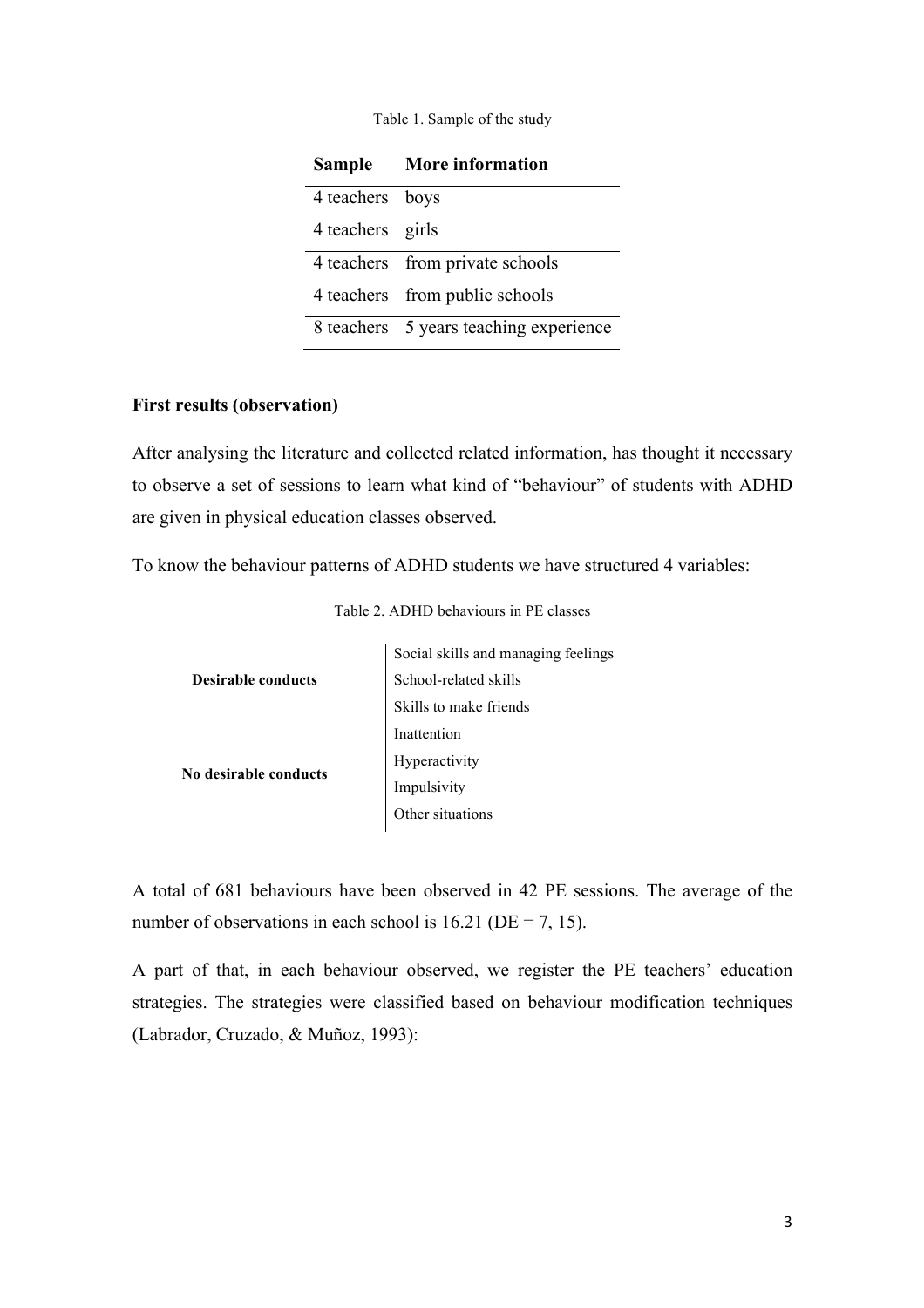#### Table 2. PE teachers' behaviour strategies used

|    | 1. Techniques to maintain and  | 1.1. Positive reinforcement |
|----|--------------------------------|-----------------------------|
|    | increase conducts              | 1.2. Instigation            |
|    |                                |                             |
|    |                                | 2.1. Positive techniques    |
| 2. | <b>Techniques to reduce or</b> | 2.2. Punishment             |
|    | eliminate conducts             | 2.3. Instigation            |
|    |                                | 2.4. Other techniques       |

#### **Discussion & Conclusion**

On one hand, personality of students diagnosed with ADHD is conditioned by this disorder. Symptoms of inattention, hyperactivity and impulsivity involve attitudes and behaviors which often turn into conflicts: disturbing classmates, inattentiveness, striking, insulting... The PE class is usually carried out in a particular context, in which each individual is expressed as he/she is: that is why students with ADHD are shown as they are.

On the other hand, the set of psychosocial interventions, which include behavioural training for parents and teachers; cognitive behaviour modification; training in social skills and academic changes, prove to be an alternative or even a key complement pharmacological treatment (Barkley, 2002; Chronis, Jones, & Raggi, 2006; DuPaul & Weyandt, 2006).

So it is conclude that the relationship of empirical studies in the last decade accepts the desirability of involving multiple contexts and combining different techniques to enhance the effectiveness of psychosocial interventions in students with ADHD. But the generalization of the effects in time is considered "an important issue that still remains to be investigated" (Presentación Herrero, Siegenthaler Hierro, Jiménez Jara, & Miranda, 2010, p. 779).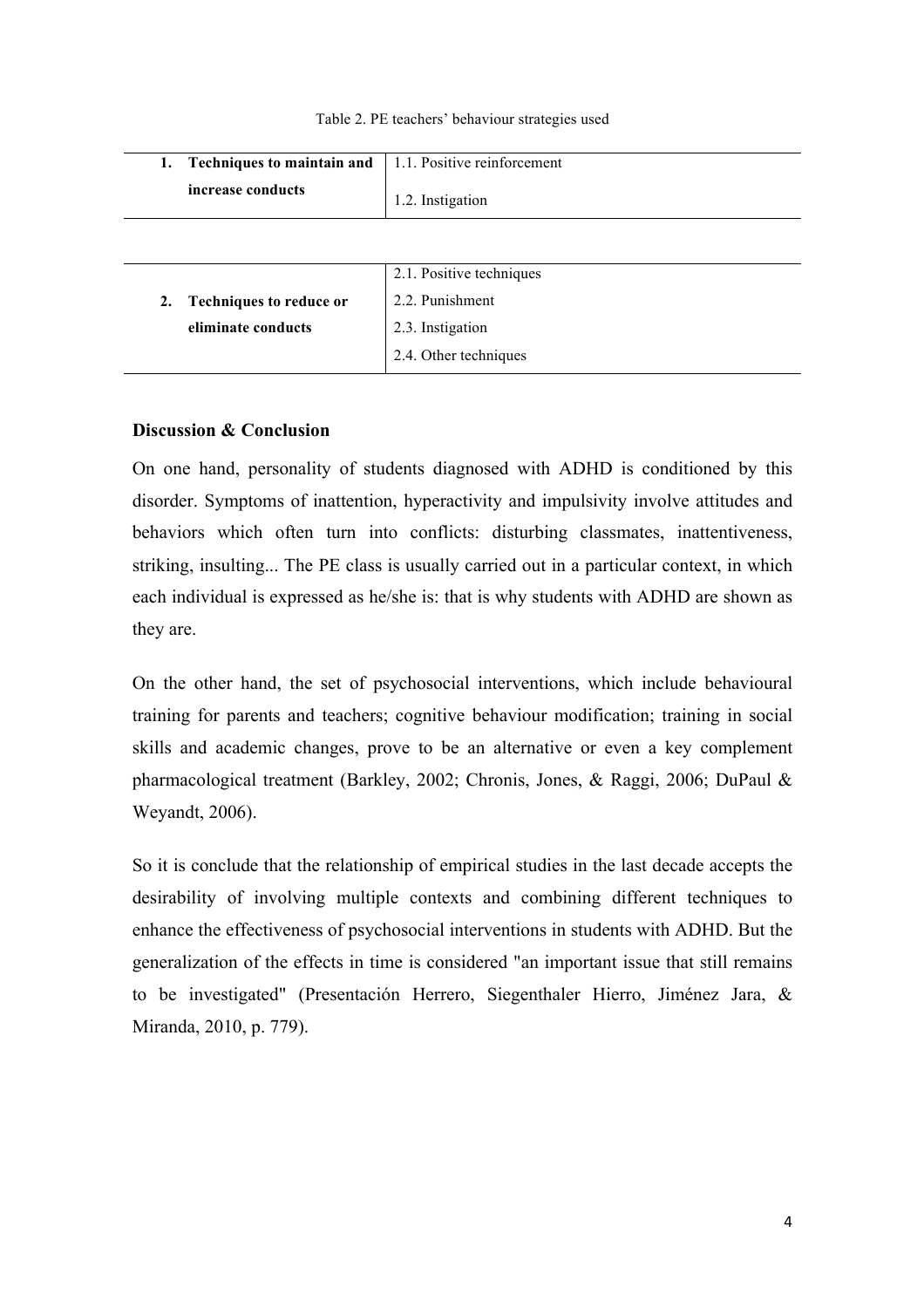### **References**

- Albert Gómez, M. J. (2007). *La investigacion educativa: claves teóricas*. Madrid: McGraw-Hill Interamericana de España.
- August, G.J., Realmuto, G.M., McDonald, A.W., Hugeret, S.M. and Crosby, R. (1996). Prevalence of ADHD and co-morbid disorders among elementary school children screened for disruptive behavior. *Journal of Abnormal Child Psychology*, *23*, 571– 583.
- Barkley, R. A. (2002). Psychosocial treatments for attention-deficit/hyperactivity disorder in children. *Journal of Clinical Psychiatry*, *63*(Suppl12), 36–43. Retrieved from http://search.proquest.com/docview/619814445?accountid=14553\nhttp://openurl.l ibrary.uiuc.edu/sfxlcl3?url\_ver=Z39.88- 2004&rft\_val\_fmt=info:ofi/fmt:kev:mtx:journal&genre=article&sid=ProQ:ProQ:p sycinfo&atitle=Psychosocial+treatments+for+attentiondeficit/hyperactivity+disorder+in+children.&title=Journal+of+Clinical+Psychiatry &issn=01606689&date=2002-01- 01&volume=63&issue=Suppl12&spage=36&au=Barkley,+Russell+A.&isbn=&jtit le=Journal+of+Clinical+Psychiatry&btitle=&rft\_id=info:eric/
- Bisquerra Alzina, R. (2004). *Metodología de la investigacion educativa*. Madrid: La Muralla.
- Chronis, A. M., Jones, H. A., & Raggi, V. L. (2006). Evidence-based psychosocial treatments for children and adolescents with attention-deficit/hyperactivity disorder. *Clinical Psychology Review*, *26*(4), 486–502.
- DuPaul, G. J., & Weyandt, L. L. (2006). School based Intervention for Children with Attention Deficit Hyperactivity Disorder: Effects on academic, social, and behavioural functioning. *International Journal of Disability, Development and Education*. doi:10.1080/10349120600716141
- Efstratopoulou, M. a, Janssen, R., & Simons, J. (2012). Children's Deviant Behavior in Primary Education: Comparing Physical Educator's Implicit Theory With Diagnostic Criteria. *Journal of Attention Disorders*. doi:10.1177/1087054712449479
- Labrador, F. J., Cruzado, J. A., & Muñoz, M. (1993). *Manual de técnicas de modificación y terapia de conducta* (14a ed., p. 910). Madrid: Ediciones Pirámide.
- Latorre, A. (2003). *La Investigación-acción :conocer y cambiar la práctica educativa*. *Graó. Investigación educativa*. Barcelona. Graó.
- Lavigne, R., & Romero, J. F. (2010). Modelo Teórico del Trastorno por Déficit de Atención con Hiperactividad: Definición Operativa. *Electronic Journal of Research in Educational Psychology*.